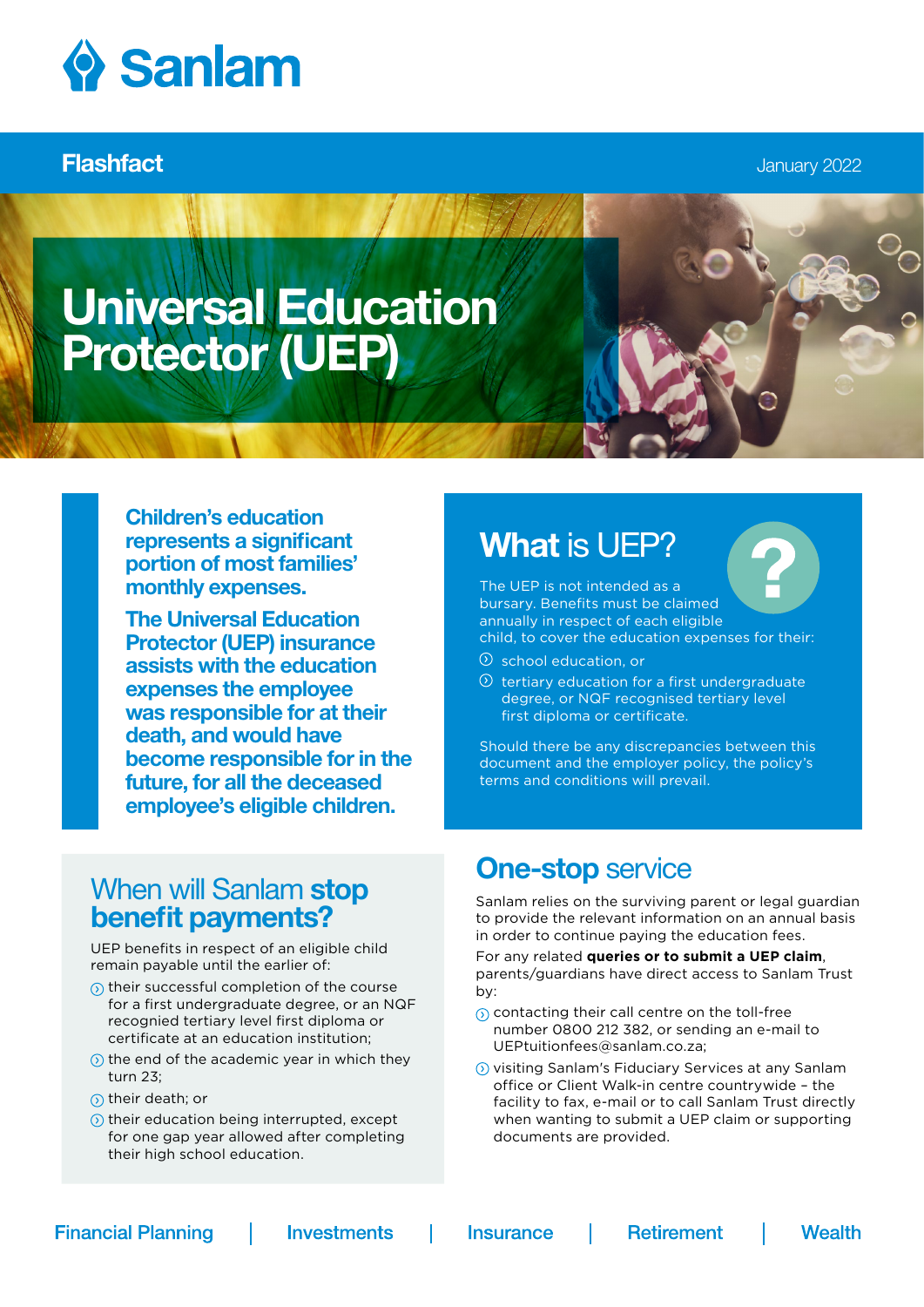



## Eligible children

UEP benefits can only be claimed for eligible children, identified at the time of the employee's death, who were unmarried and not yet 24 years old.

Based on the information provided (via the employer) at the time of the employee's death, Sanlam creates a claim record for each eligible child identified.

**For eligible children who are not yet of school going age, a clam record is also created at the time of the employee's death. As soon as the child is enrolled at a school, the necessary documentation can be submitted by the surviving parent or guardian.**

#### **How will eligible children that are not of school going age at the time of the employee's death be treated?**

For children who are too young for schooling at the time of death:

- $\circledcirc$  The child's education will be deemed to commence at the academic year preceding Grade 1  $(i.e.$  Grade  $0/R$ ).
- $\circledcirc$  The type of school education (e.g. public/private, urban/rural, or fee-paying/no-fees/fee-exempt) will be considered based on:
	- the deceased employee's intention when he/she was still alive, based on proof of application or enrolment; or
	- any sibling already enrolled at, or attending, a specific type of school.

Should the surviving parent or legal guardian apply their own discretion to change the type of school, the benefit payments may be limited to those applicable at the previous school.

- $\odot$  For a child that that has not yet attended school at the time of the employee's death, a claim to attend a private institution will only be considered if:
	- at the time of death, the child was already enrolled at a private school; or
	- the child has a sibling that attended, or is attending a private school.

**Each year, education fees must be claimed against each qualifying child's record.**

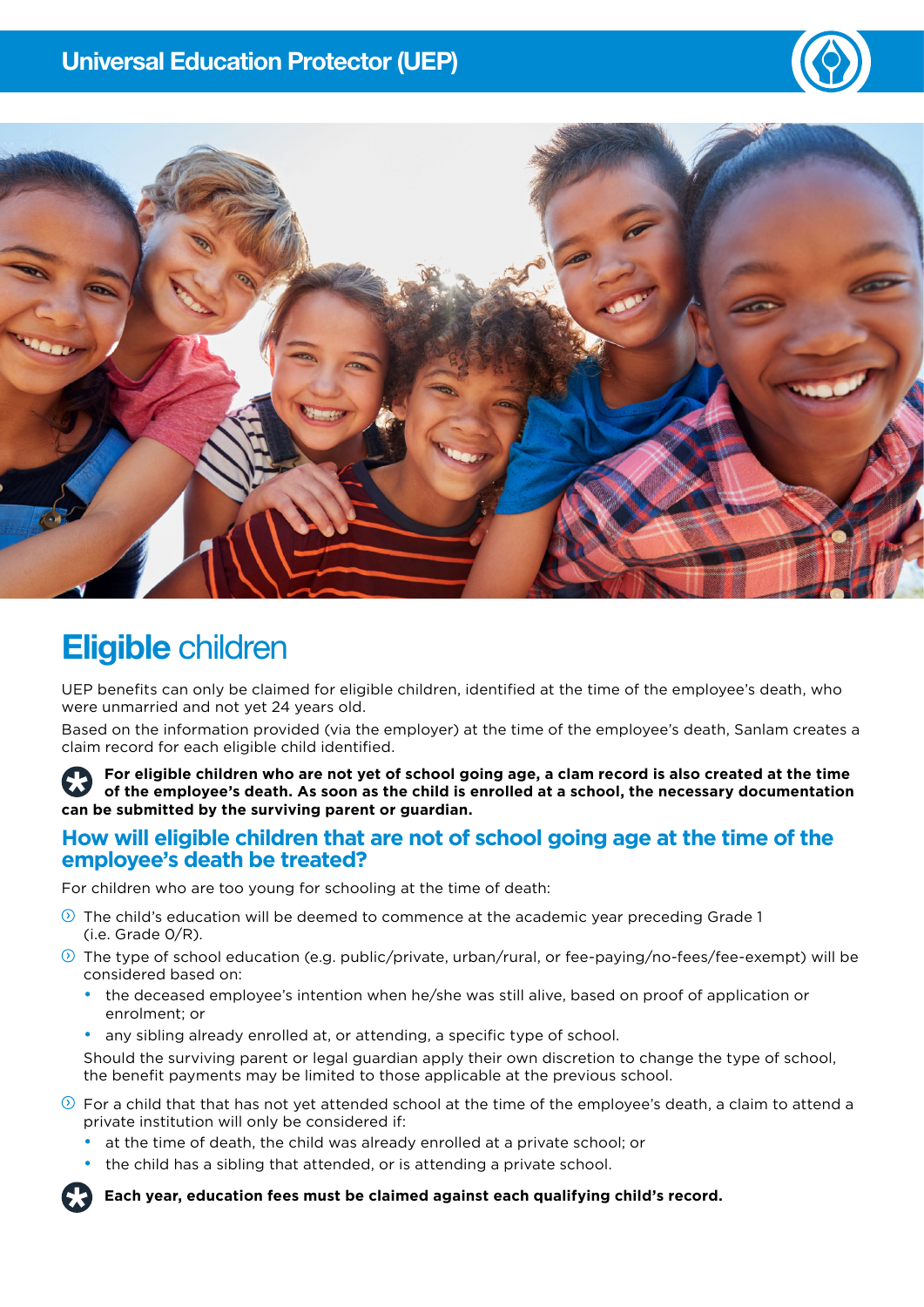

## **Education** institutions

Educational institutions include:



All recognised & registered South African schools (in terms of the applicable legislation):

- Public or Private schools;
- Special Needs schools; and
- Online Home-schooling

platforms.



All South African universities or universities of technology (technikons) or any institutions of higher learning in respect of any National Qualification Framework (NQF) recognised tertiary level Certificate or Diploma, as well as foreign universities on the Sanlam approved list of foreign universities.

### **Maximum years of education**

The child's years of education that qualify for UEP benefit payments are limited to the following maximum benefit periods:

| Pre-school<br>(Grade $0/R$ )                 | 1 year                                                                                                                                                              |  |  |
|----------------------------------------------|---------------------------------------------------------------------------------------------------------------------------------------------------------------------|--|--|
| Primary school<br>(Grades 1 to 7)            | 7 years                                                                                                                                                             |  |  |
| High/Secondary<br>school<br>(Grades 8 to 12) | 5 years                                                                                                                                                             |  |  |
| <b>Tertiary</b><br>education                 | Duration of a first:<br>• undergraduate<br>degree; or<br>• NQF recognised<br>tertiary level<br>diploma or<br>certificate, granted<br>by an education<br>institution |  |  |

### **Special Needs education**

A "special needs child" is defined as a child living with a disability and is attending an education institution catering for children who are mentally or physically disabled.

Benefits for special needs education can be claimed until the end of the year in which the child turns 23, i.e. will not be limited to the maximum benefit periods specified above.

## **Home-schooling**

Online home-schooling platforms will include:

- $\circled{0}$  Institutions registered with the South African Comprehensive Assessment Institute (Sacai); and
- $\circledR$  Institutions that provide the CAPS (public schooling) or IEB (private schooling) curriculums, or an international qualification (GED – Grade 12 certificate equivalent).

SAT and ACT exams are limited to one attempt, and the duration for obtaining the GED and SAT will fall within the maximum number of years covered for high school education (e.g. 5 years).

## **Ivy Online Education platform**

Through a partnership with Boston Connect, that hosts Ivy Online, the Reality Access for SGR loyalty programme offers free online supplementary education, as well as discounted replacement schooling.

Ivy Online Education (branded as Ivy Academy) is an online distance education provider for learners who are studying towards the National Senior Certificate qualification (the NSC). In addition to the CAPS curricula (SA's main national schooling curriculum), Ivy Online also offers the Cambridge International curricula. The following are included:

- $\circled{2}$  Free content is available to SGR members and their children for grades 8 to 12 on the CAPS curriculum. To use the benefit, a learner is required to have internet connectivity and access to a smart device or PC. Learners can access the internet through connected homes, schools, libraries, in community internet or wi-fi hotspots or by purchasing data.
- $\odot$  Weekly online lessons supported by video's, eBooks and quizzes are available to learners. Learners often struggle to follow discussions on digital tools like Google Classroom and get lost in the universe of online education content providers. Through an easily accessible but comprehensive online education platform, learners can be supported in any pandemic.
- $\odot$  One of the other main benefits of this online education platform is that the learner's progress is tracked, and the parent and learners receive reports and tips on improvement in performance.
- $\circled{2}$  Learners who are studying towards the SA National Senior Certificate can also use the Replacement Schooling model (through Ivy Academy); they will receive discounted tutor support to assist with completion of formal assessments and matriculate successfully.

In addition, the Cambridge curriculum for junior high is available under a similar discounted tutor model.

For more information and to start the education journey with Ivy Online, **[click here](https://www.sanlamreality.co.za/benefit/ivy-online/)** to register online.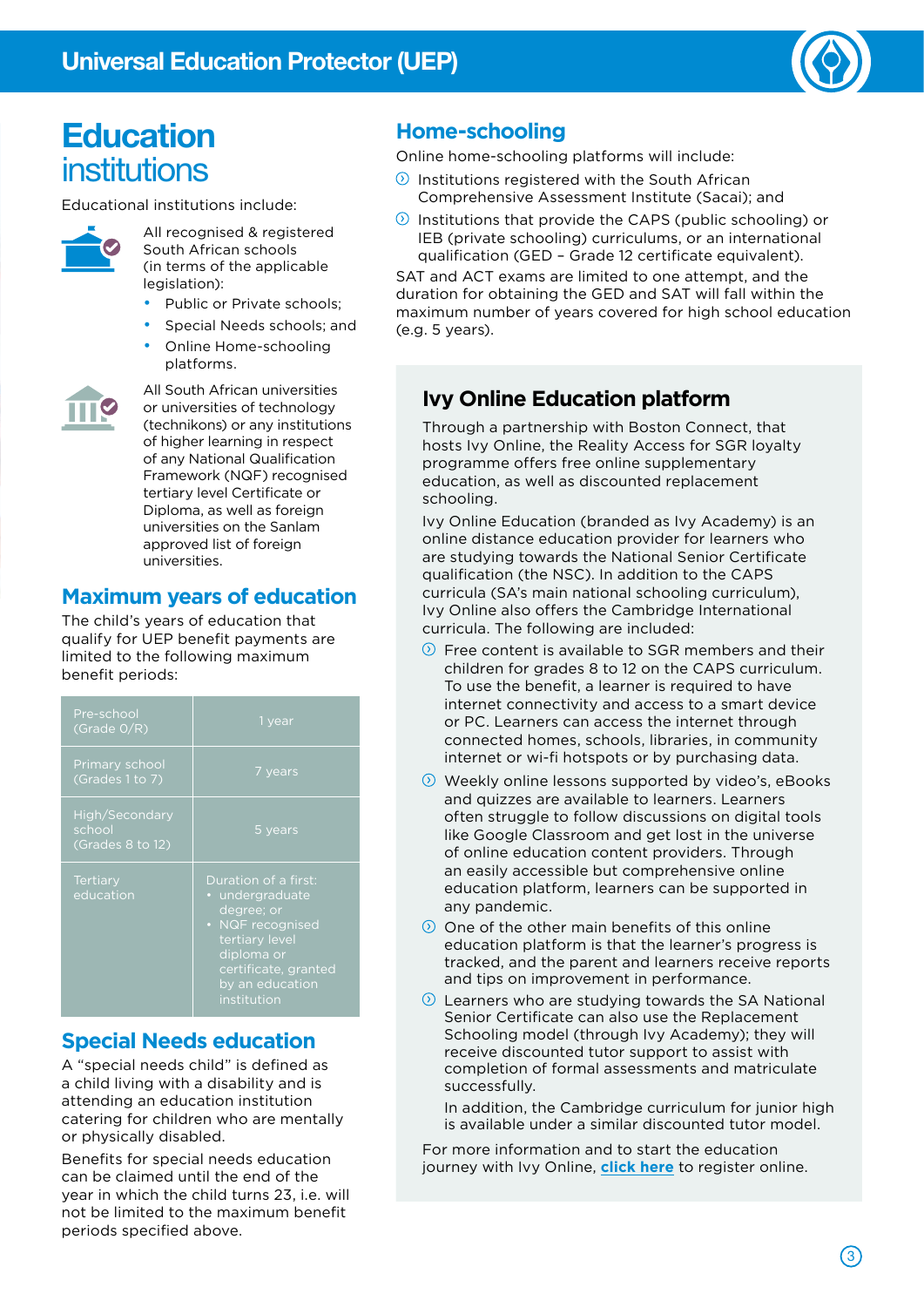

## **Changing education institutions**

### **FAQ's regarding a child's school education:**

#### **Will a claim be considered if a child changes from a no-fees school to fee-paying school?**

A claim will be considered if an eligible child living in a rural community (for example) changes from a no-fees (or feeexempt) school to a fee-paying school, in the following circumstances (only):

- within one year of the employee's death;
- when progressing from Pre-primary school (Grade 0/R) to Primary school (Grade 1); or
- when progressing from Primary school (Grade 7) to High school (Grade 8).

The tuition fees payable are however limited, i.e. a reduced amount may be payable towards the new institution and the balance will be for the surviving parent's or guardian's own expense.

If an eligible child changes education institution at any other time, the provisions below will apply, i.e. tuition fees payable will be limited to the tuition fees that would have been payable had the child remained at the previous education institution.

#### **Will a claim be considered if a child changes schools and the fees increase?**

Fees in respect of tuition will be paid in accordance with the school fees paid whilst the employee was alive.

If a child was attending a public/mainstream school at the time of the employee's death, fees in respect of a private school will not be considered, unless:

- The child was enrolled at, or placed on a waiting list for a private school whilst the employee was still alive; or
- It's in line with the fees of the school the child attended whilst the employee was alive.

If a child changes education institution following the employee's death:

- Only fees in line with that of the previous institution will be considered, i.e. a reduced amount may be payable towards the new institution and the balance will be for the surviving parent's or guardian's own expense;
- If a child moves from a rural to an urban school or a public to a private school, then the fees in respect of an urban/ private school will only be covered in line with the fees of the rural/public school the child attended whilst the employee was alive; and
- If a child progresses from primary school to high/secondary school, the tuition fees in respect of all years of their high school education will be limited to a 50% increase on the fees for the last year of primary school (i.e. Gr. 7).

**The existing product rules for changing from one education institution to another (e.g. changing from a physical to an online education institution) will apply.**

## **Repeating a year**

Tuition fees and allowances in respect of a particular grade of school education will remain payable irrespective of whether the eligible child failed or passed the previous academic year of school education.

Benefits can therefore be claimed to repeat a school year (excluding tertiary studies), but the benefit payments will be limited to the maximum benefit period for the applicable level of education (e.g. maximum of 5 years to complete high school). This means that, in the event that the maximum number of years for the level of school education has been reached, no further benefits will be paid until the child progresses to the next level of school education (i.e. Pre-primary to Primary school, or Primary to High/Secondary school).

This rule does however not apply to *special needs children* who may claim for repeat years until the end of the year in which they turn 23.

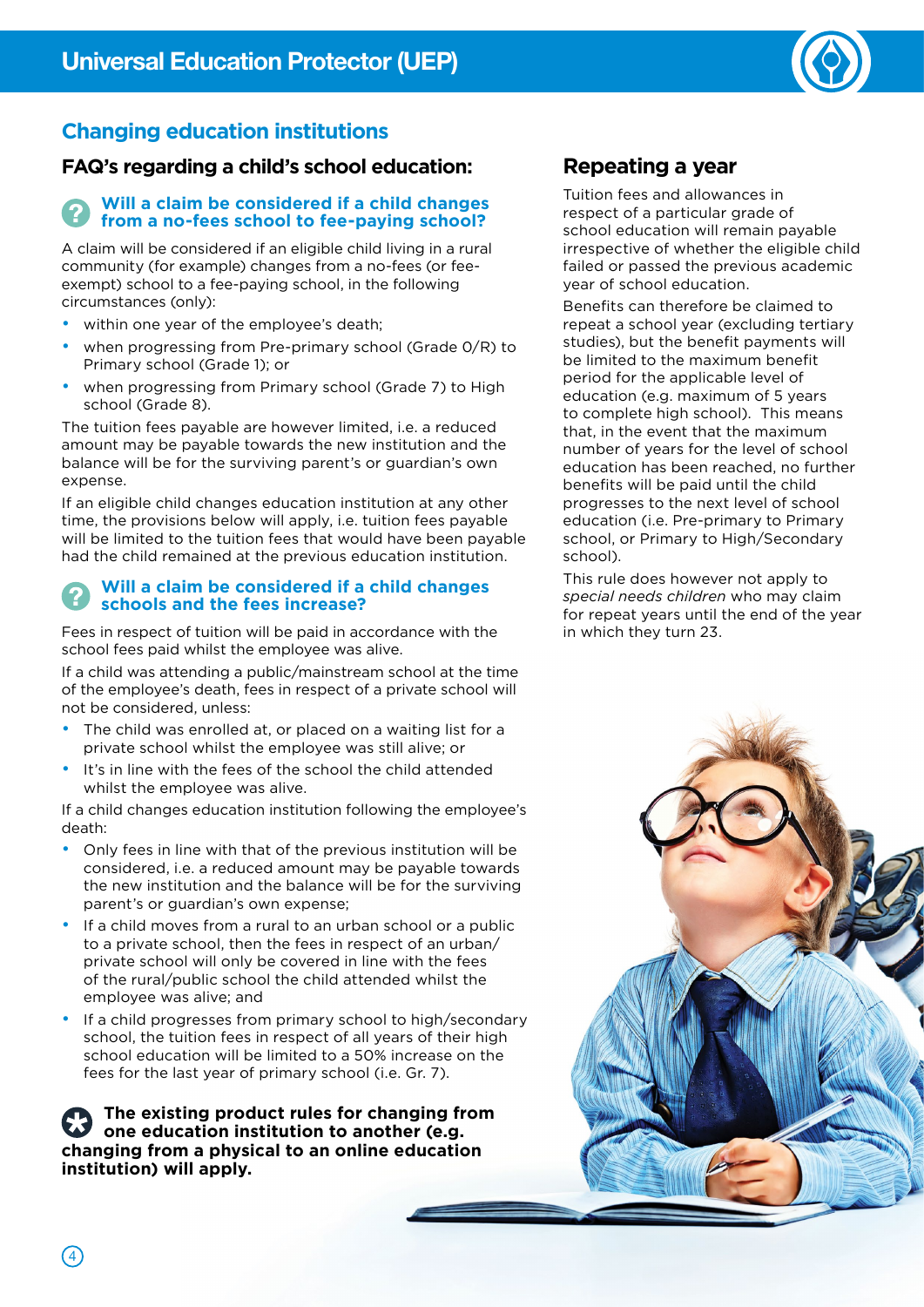

#### **FAQ's regarding tertiary studies:**

#### **Is a gap year allowed?**

Yes, an eligible child will be allowed to take one gap year between the completion of their high school education (Grade 12) and the start of their tertiary education. No UEP benefits will be payable during the gap year.

#### **Are Bridging Courses covered?**

No, the UEP does not make provision for a child to do a bridging course.

#### **Can a claim for studies through UNISA be accommodated?**

Yes, all registered South African universities or universities of technology (technikons) or any institutions of higher learning in respect of any National Qualification Framework (NQF) recognised tertiary level Certificate or Diploma, are covered.

#### **If a child changes their course of tertiary education, will the new course fees be covered?**

Yes, eligible children will be allowed to change their first undergraduate degree, or NQF recognised tertiary level first diploma or certificate, provided that:

- The tuition fees paid will be limited to the fees that would have become payable for the remaining amount of the original degree, diploma or certificate; and
- The benefit period will be limited to the remaining term of the original degree, diploma, or certificate.

#### **If the child is younger than 23 years of age, is a post-graduate degree covered?**

No, the benefit ceases at the child's successful completion of a first undergraduate degree, or NQF recognised tertiary level first diploma or certificate, granted by an education institution.

#### **Will a claim be considered for a child that was accepted to an international university?**

Only certain approved foreign universities are included, should a child gain enrolment at the university. If a child intends to study at an international university, please contact Sanlam to confirm whether the particular university is on the list.

The list of approved foreign universities may be altered by Sanlam from time to time.

### **Repeating a year**

No benefits will be paid in respect of an eligible child to repeat a year of tertiary education. Benefit payments will resume once the child passes the relevant year of tertiary education.

A child will be deemed to have failed a year of tertiary education, if two-thirds (2/3) or more of their subjects were failed, or if the child failed the year according to the policies of the tertiary education institution.

Benefits will remain payable in respect of subjects that have to be repeated or subjects taken in the place of subjects which have been failed, provided the child passed the preceding year of tertiary education.

### **Dial-a-Teacher**

School-going children between the ages of 9 and 18 also have access to qualified teachers/tutors that can aid them with homework, school projects, career guidance and exam guidance in their home language:

- call the toll-free number on 0800 487 878; or
- send an e-mail to: **personalassistant@sanlamreality.co.za**

Operating hours are Monday to Thursday from 18:00 – 21:00.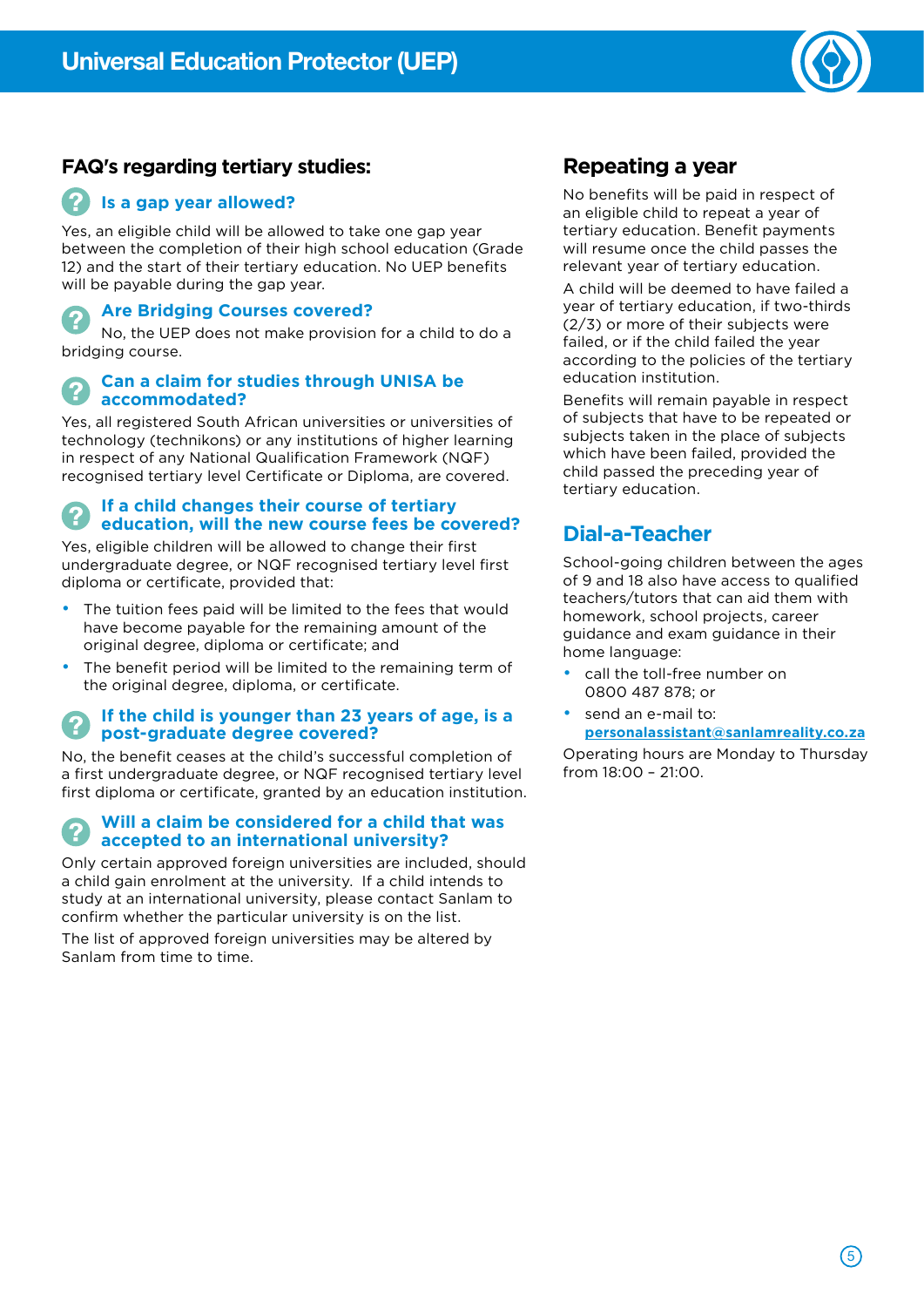

## The education fees that can be claimed per year

Benefits are paid only in respect of any outstanding tuition fees that has become payable after the death of the employee. Therefore, if a surviving parent or guardian has already made payment of tuition fees (as levied by an education institution), the UEP will only cover any outstanding tuition fees incurred after the employee's death (i.e. no refunds are made to the surviving parent or guardian).

In the event of the eligible child moving or immigrating to a foreign country, benefit payments will be based on education fees applicable to South African education institutions and not according to fees applicable to education in the new country of residence.

#### **Please arrange with the education institution for the timeously provision of necessary documentation to ensure continued payment.**

#### **The following benefits can be claimed for each academic year, as and when costs are incurred:**

#### **Minimum allowance benefit**

An eligible child qualifies for a minimum allowance benefit for each year of the child's school education, in addition to any tuition fees payable (if any).

The allowance benefit:

- becomes payable in the year the employee dies;
- can be claimed even if the eligible child attends a no-fees or fee-exempt school;
- may be utilised for any school-related expenses, e.g. prescribed books, stationery, uniforms, school fee donations, other equipment;
- is reduced by the book allowance expenses claimed/paid (if any); and
- will be paid directly to the person nominated by the member to receive the allowance benefit on behalf of the child (e.g. the child's surviving parent, or legal guardian), together with the book allowance (if any).

*Please note:* The allowance benefit is forfeited if not claimed for an academic year. The benefit is paid directly to the child when he/she turns 18.

#### **When will a benefit not be paid:**

If an eligible child does not attend a registered education institution facility for any reason whatsoever:

- $\odot$  It is a requirement that the years of education must run consecutively without interruption, which means that if there is a break in education, the insurance ceases completely and no further benefit will be payable, even if the child returns to attend an education institution after the break.
- $\odot$  An eligible child will however be allowed to take one gap year between the completion of their high school education (Grade 12) and the start of their tertiary education. No UEP benefits will be payable during the gap year.

#### **Tuition fees**

The tuition fees are payable directly to an education institution, subject to an annual benefit maximum and the terms & conditions as set out in the policy contract.

*Over and above the tuition fees, the following may also be claimed per year:*

**Book allowance -** the costs incurred for books prescribed by an education institution, up to a maximum of 10% of the actual tuition fees paid (subject to the benefit maximum per annum); and

*Please note:* The book allowance expenses claimed is reduced by the minimum allowance benefit paid.

**University or technikon residence allowance -** the fees incurred for an official university residence, including residence fees for a university of technology (technikon), up to a maximum of 30% of the tuition fees paid (after applying the benefit maximum).

*Please note:* The residence allowance is only payable for children boarding at official university or technikon residences and does not include other boarding houses, schools, colleges and private accommodation, or boarding for NQF recognized tertiary level diplomas/certificates.

The UEP does not cater for fees other than the minimum allowance benefit, standard tuition fees, prescribed book allowance, and university residence

In other words, the following fees are not separately covered by the UEP:

- any registration fees or administration fees not included in the standard tuition fees;
- any fees for extra classes, or fees for studies that do not form part of the standard curriculum;
- - any clothing or electronic devices; or
- any after care fees.